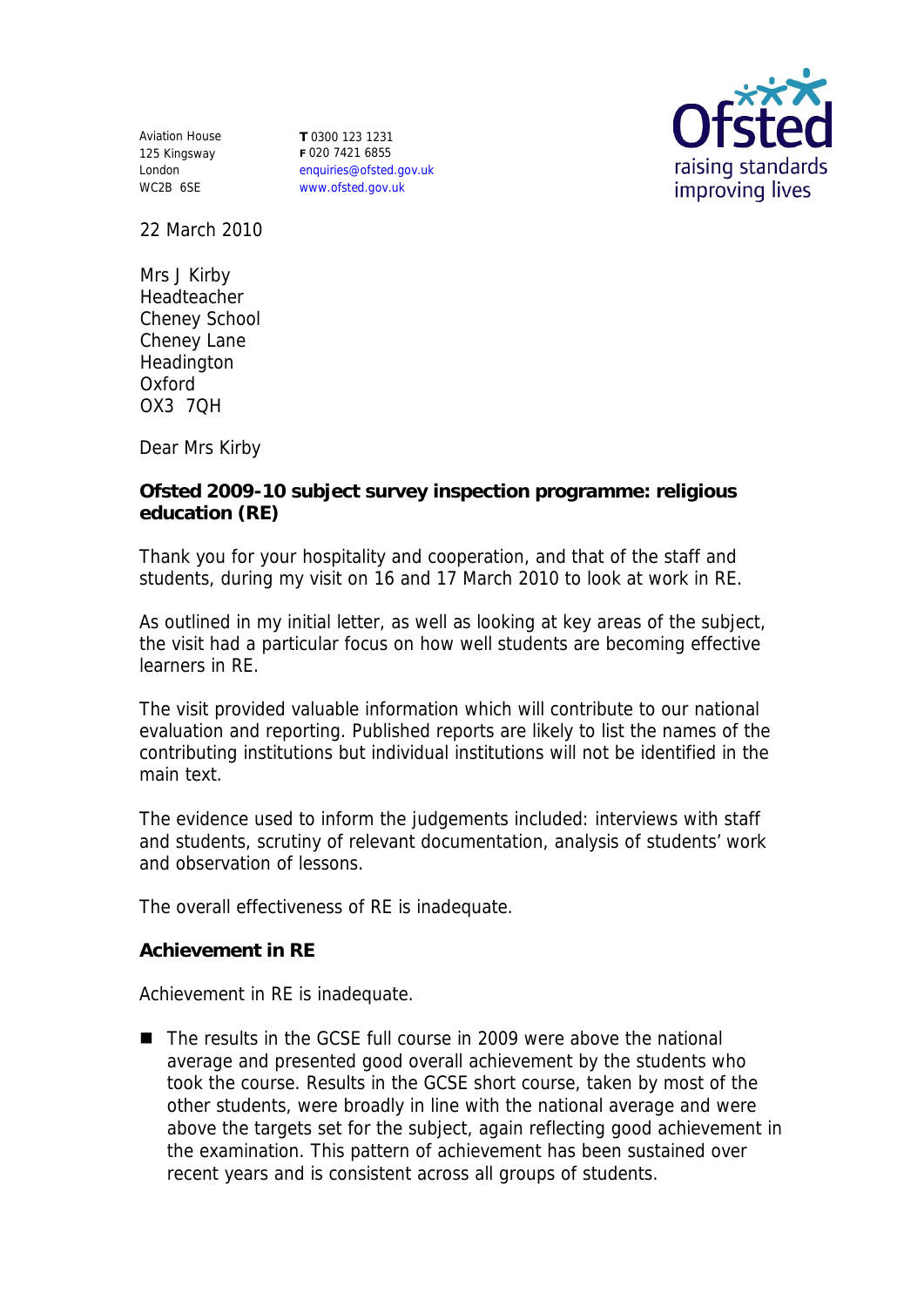- Evidence from lessons and students' work indicates that the success at GCSE is largely due to the progress students make in developing skills to meet the course requirements in the latter part of their course. In practice, while students develop a good understanding of a range of moral and social issues and the ability to structure examination answers, their understanding of the religious perspectives which they apply to these issues is often superficial and formulaic. This, in part, reflects weaknesses in the provision for RE at Key Stage 3. Students' knowledge, understanding and skills in relation to their study of religions and beliefs are below expectations and their progress is limited.
- Students complete Key Stage 3 at the end of year 8, starting GCSE in Year 9. Lower attaining students in Years 7 and 8 follow a humanities curriculum strongly focused on developing their literacy and personal learning and thinking skills. Where specific RE lessons are planned well, students make good progress. However, the overall provision for RE in this programme is not well coordinated and the opportunities to integrate the emphasis on skills within RE work are not planned systematically enough. As a result, students do not make enough progress in acquiring a breadth of understanding of religion and belief to match the expectations of the locally agreed syllabus.
- $\blacksquare$  The majority of students take RE as a separate subject in Years 7 and 8, but too much of the work lacks challenge and students, particularly the more able, do not make adequate progress.
- The quality of the personal development of students in RE is variable. Many enjoy the subject and participate well. However, where teaching fails to capture their imagination, students are disenchanted and do not engage well in their learning. The subject makes a good contribution to students' moral and social development, but their spiritual development within RE is very limited and not enough opportunity is provided for students to extend their understanding of religious and cultural diversity.

**Quality of teaching of RE** 

The quality of teaching is satisfactory.

- The teaching of RE varies from good to inadequate but is, on balance, satisfactory. In the best lessons, relationships are good, effective resources are used to engage interest, and teachers use a range of strategies to challenge students and promote good learning. This is particularly, but not exclusively, evident in some lower ability classes. For example, a Year 8 lesson on the Muslim pilgrimage was planned well and delivered effectively with good use of humour and lively activities. Teaching in the examination classes is generally satisfactory. Teachers provide the basic knowledge and understanding to meet the examination requirements; there are also some good opportunities for students to discuss issues.
- In the less effective lessons, work is not well-structured and students do not engage actively in their learning. The opportunities to develop the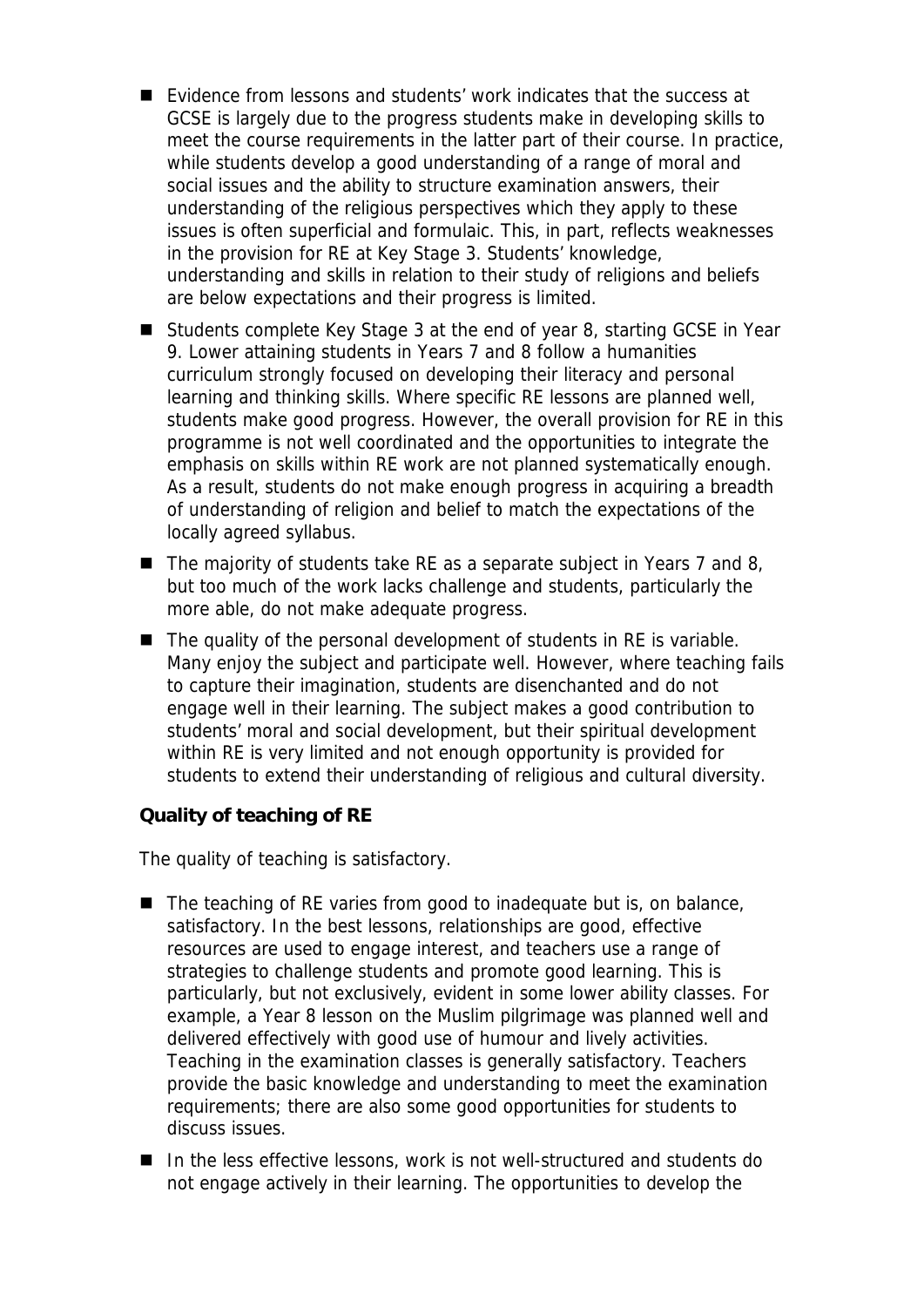skills of enquiry and produce independent original writing are very limited. Discussion and paired activities are not managed effectively.

- In classes with lower ability students, work is usually matched well to their needs. However, in other classes very little adjustment is made to the learning and the needs of the more able are not met with an appropriate level of challenge.
- The quality of assessment and marking is very variable. In many Year 10 classes, students' work is marked carefully and clear targets for improvement are set. Elsewhere, however, practice is inconsistent both in terms of the frequency and quality of marking. Some students' work has not been properly marked all year. Teachers are unclear about the department's policy for assessment.

**Quality of the curriculum in RE** 

The curriculum in RE is inadequate.

- While good provision is made for all students to accredit their learning in Key Stage 4, the overall curriculum is unbalanced, lacks coherence and progression, and is not well coordinated.
- The school has been innovative in its approach to the provision of RE by offering different pathways for students at Key Stage 3, and full and short GCSE courses starting in Year 9. However, the detailed planning for this pattern of provision is not effective. The school has recognised and is acting on the need to provide clearer leadership for the humanities course in Years 7 and 8 in order to make the links between subject teaching, and particularly RE, and the focus on skills more explicit and effective.
- The school does make provision for all sixth-form students to develop their appreciation of issues related to religion through various enrichment activities, including a recent day focused on whether religion is dangerous with a range of high-profile speakers drawn from the local community. An opportunity for students to take an A Level in religious studies is provided through a city consortium arrangement.
- Care has been taken in RE to ensure students' faith backgrounds are reflected in the choice of religions studied. The school has a very high profile and an impressive programme of work related to community cohesion and the prevention of violent extremism. However, the scope for the subject to take full advantage of these wider school initiatives has not been exploited enough. Most students have had no significant enrichment of their learning in RE through use of fieldwork or visitors.

**Effectiveness of leadership and management in RE** 

The effectiveness of leadership and management in RE is inadequate.

■ The overall provision for RE across the school is not led, managed or coordinated effectively.